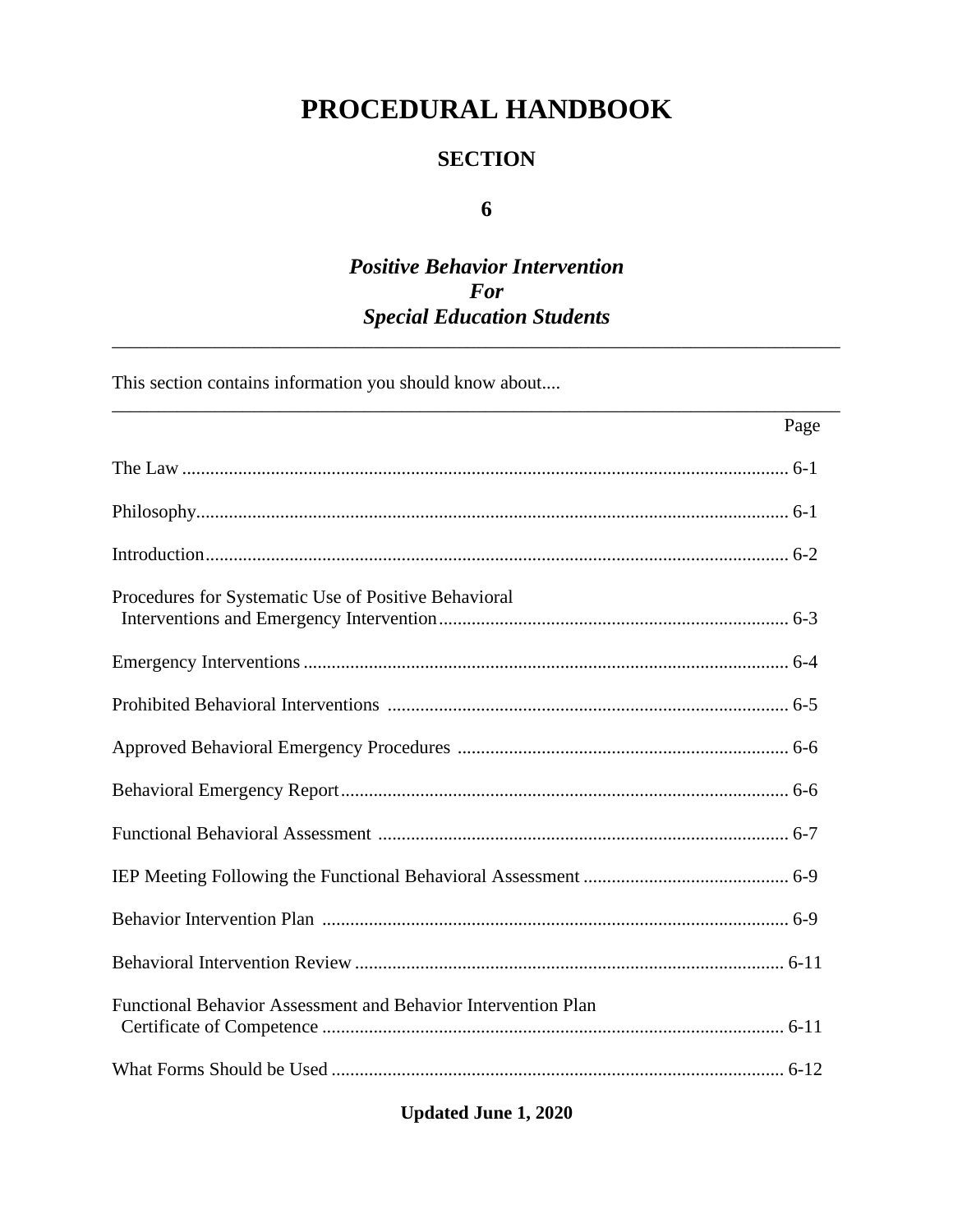## *THE LAW*

A.B. 2586, California Education Code, Part 30, Chapter 5.5 Title 5, and California Code of Regulations Section 3001 and 3052 provide (d) the description of procedures for implementing the Hughes Bill. Assembly Bill 86 ("AB 86") was passed, resulting in the repeal of the Hughes Bill as of July 1, 2013. AB 86 amends Education Code Sections 56520-56525 and repeals Sections 3052 and 3001(d)-(g) and (ab) of Title 5 of the California Regulations with respect to Behavior Intervention Plans for special education students. It aligns state law with federal law and adds restrictions on the use of emergency behavior interventions.

## *PHILOSOPHY*

### *Core Beliefs*

- That all behavior is communicative;
- That all students are individuals with unique needs who are capable of growth and change;
- That all students must be treated with dignity and respect; and
- That all students deserve a chance to succeed.

#### *Assumptions*

- The teacher views behaviors as having a communicative intent and has explored the use of positive strategies to teach more appropriate behavior prior to using restrictive emergency procedures.
- Effective teachers knowingly use behavior management procedures every day.
- Prior to consent for assessment, the school and parent/guardian will have discussed the student's needs.
- School expectations will have been clearly communicated to student and parent.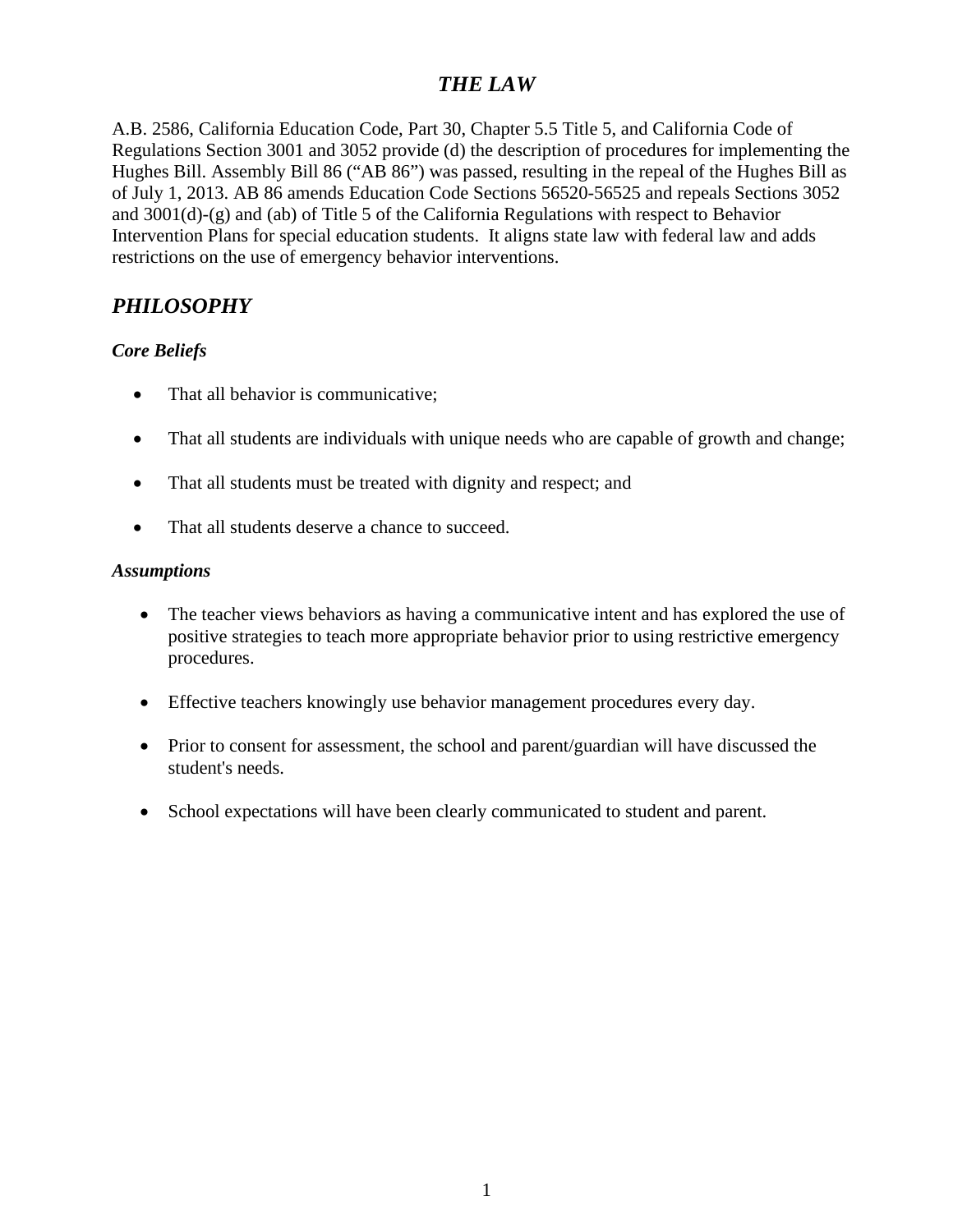## *INTRODUCTION*

AB 2586, authored by Assemblywoman Theresa Hughes, was enacted by the California State Legislature in January 1991, and codified in California Education Code as Section 56520. The supporting regulations were revised January 1, 1995, (CCR Title 5 3001 and 3052). AB 86, a budget omnibus trailer bill, repealed the "Hughes Bill," which was a California behavior intervention program mandate for special education students who exhibited serious behavioral problems. AB 86 now requires behavior interventions for special education students to align more closely with federal law, as identified in the Individuals with Disabilities Education Act ("IDEA") and its regulations. AB 86 revises Education Code sections 56520-56525 and requires the Superintendent of Public Instruction to repeal Sections 3052 and 3001(d)-(g) and (ab) of Title 5 of the California Regulations.

Federal legislation was developed to provide a way to assess, analyze and provide positive behavioral intervention and monitoring for special education students exhibiting serious behavior problems that significantly interfere with the implementation of goals and objectives of the IEP. Serious behaviors are defined as:

> "...behaviors which are self-injurious, assaultive or cause serious property damage for which instructional/behavioral approaches specified in the student's IEP are found to be ineffective."

This Procedural Handbook contains information regarding:

- SBCSELPA approved emergency procedures;
- Evaluation of the Behavior Intervention Plan (BIP) effectiveness; and
- Requirements for those writing Behavior Intervention Plan Certificate of Competence

The SBCSELPA has adopted the Behavior Intervention Plan Desk Reference Manual, revised edition, 2013, by Diana Browning Wright and Gail Cafferta, which is a comprehensive resource and training manual for developing BIP and structuring school environments to prevent behavior problems. The manual outlines all the "Big Ideas" in behavior and how to write and evaluate a comprehensive BIP.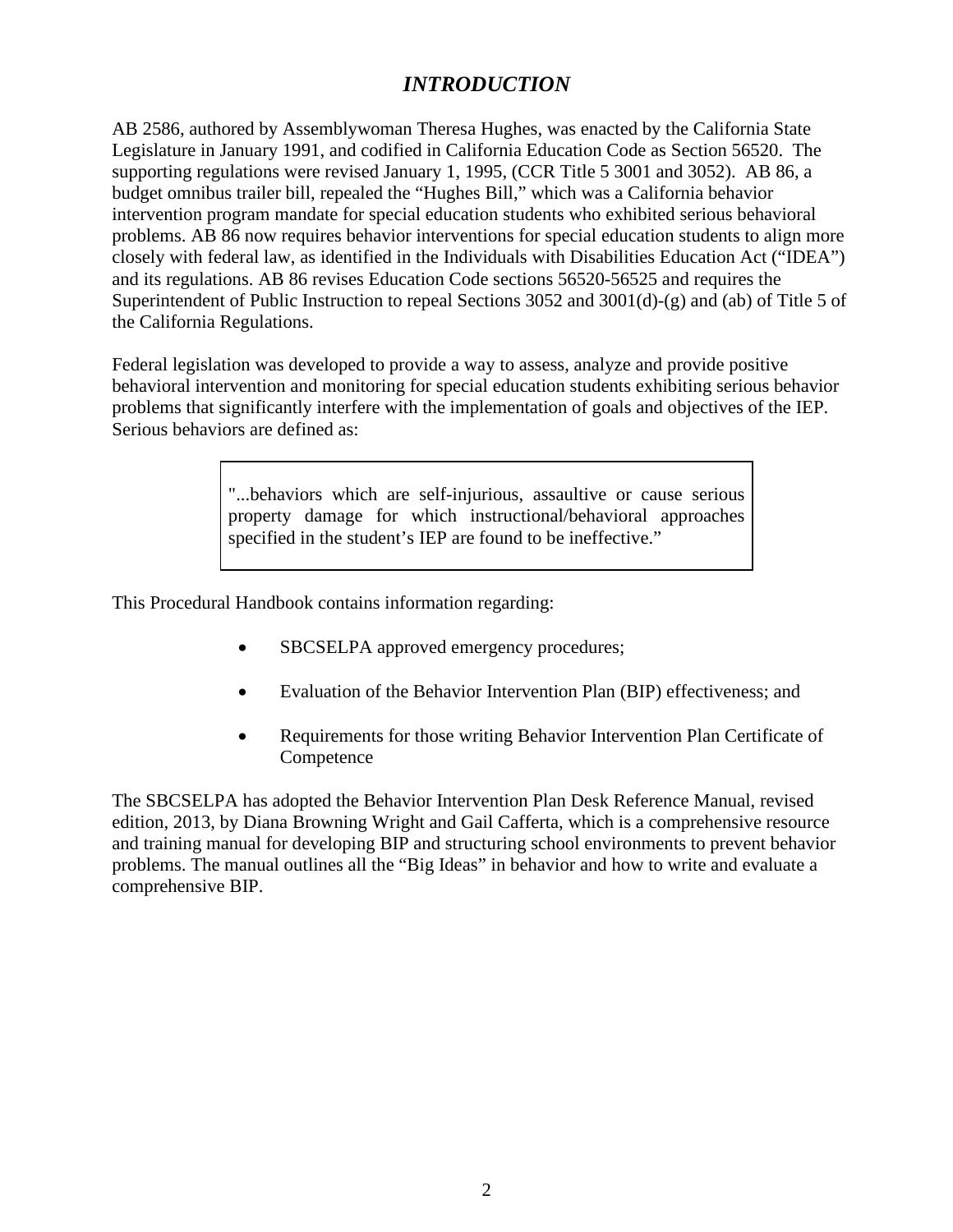## *PROCEDURES FOR SYSTEMATIC USE OF POSITIVE BEHAVIORAL INTERVENTIONS AND EMERGENCY INTERVENTIONS*

### *POSITIVE BEHAVIORAL INTERVENTIONS DEFINITION:*

Behavioral intervention: is the systematic implementation of procedures that result in lasting positive changes in the individual's behavior. They are designed to provide:

- Greater access to a variety of community settings;
- Greater access to social contacts and public events;
- Ensure the individual's rights to placement in the least restrictive environment; and
- An educational environment as outlined in the individual's IEP.

Such interventions shall only be used to replace specified maladaptive behavior(s) with alternative acceptable behavior(s) and shall never be used solely to eliminate maladaptive behaviors.

A referral for a Functional Behavior Assessment (FBA) and subsequent IEP team meeting at which a Behavior Intervention Plan may be written is mandated whenever:

- 1. The IEP team finds that instructional/behavioral approaches specified in the student's IEP have been ineffective, or
- 2. The IEP Team determines at an IEP meeting the necessity for a FBA after any Behavioral Emergency Report has been written regarding an individual who does not have a Behavior Intervention Plan.

Nothing in this section shall preclude a parent or legal guardian from requesting a FBA pursuant to provisions of Education Code Sections 56330, et. seq.

The criteria to be used to determine the possible need for special behavioral interventions include the following:

- 1. A pupil demonstrates a *continuous serious* behavior problem which poses a *threat of injury* to self, other pupils, and/or staff, AND/OR
- 2. A pupil demonstrates *continuous serious* property damage, AND/OR
- 3. A pupil demonstrates a *severe* behavior problem that is *pervasive and maladaptive* which *requires* the *systematic and frequent* application of *behavioral intervention* including special behavioral interventions, AND
- 4. The severe behavior *significantly interferes with* implementation of the *pupil's IEP goals and objectives*, AND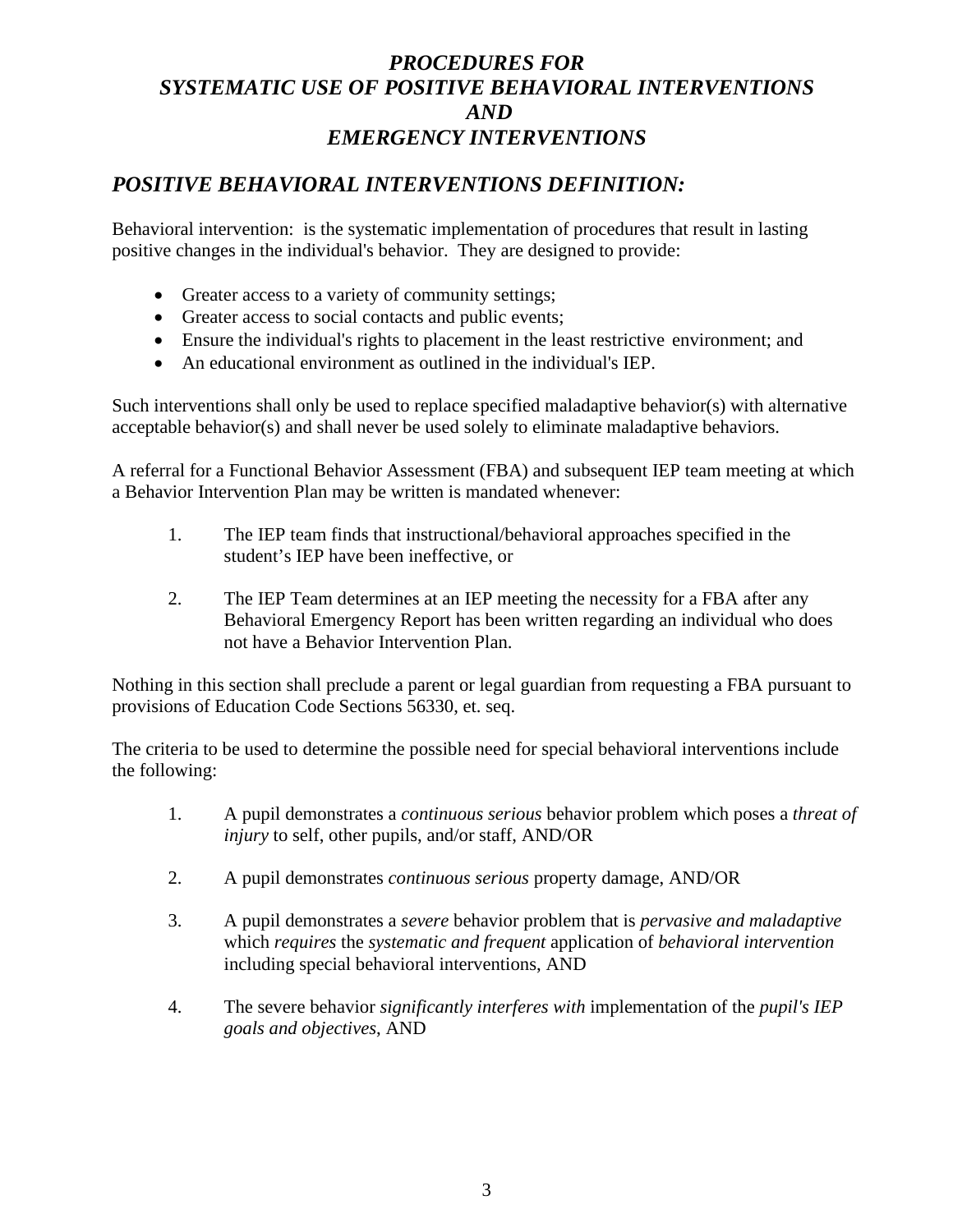- 5. A behavioral program involving positive-only behavioral interventions has been unsuccessful in reducing the pupil's behavior to a safe level, OR
- 6. The IEP team determines that it would be unsafe to provide a trial of positive-only behavioral programming for a pupil based on research suggesting that the use of special behavioral interventions (along with positive behavioral interventions) is more effective in quickly reducing dangerous behaviors (particularly self injurious behaviors).

#### **NOTE**

It is to be expected that in a significant majority of the cases where individuals with exceptional need are exhibiting inappropriate behavior, the behavior problem can be addressed appropriately through development of a Behavior Intervention Plan. *SIRAS IEP 6G-1:Behavior Intervention Plan (IEP6G:*), or a district equivalent, should be used for this purpose. The IEP Team will record on this form the function of the student's behavior (i.e. what is the student attempting to achieve through his/her behavior), the replacement behavior that the Team has identified for the student to use instead, and the instructional approaches and interventions that will be used to assist the student to learn to utilize the more positive behavior.

## *EMERGENCY INTERVENTIONS*

Education Code section 56521.1 states that emergency interventions may only be used to control unpredictable, spontaneous behavior which:

1. Poses clear and present danger of serious physical harm to the individual with exceptional needs, or others

#### *AND*

2. Cannot be immediately prevented by a response less restrictive than temporary application of a technique used to contain the behavior.

Section 56521.1 further states emergency intervention(s) shall not be used to substitute for the systematic Behavior Intervention Plan that is designed to change, replace, modify, or eliminate a targeted behavior.

Whenever a behavior emergency occurs, only behavioral emergency interventions approved by the SBCSELPA may be used. Staff utilizing these procedures must be certified according to SBCSELPA approved training program.

No emergency intervention shall be employed for longer than necessary to contain the behavior. Any situation which requires prolonged use of an emergency intervention shall require staff to seek assistance of the school site administrator or law enforcement agency, as applicable to the situation.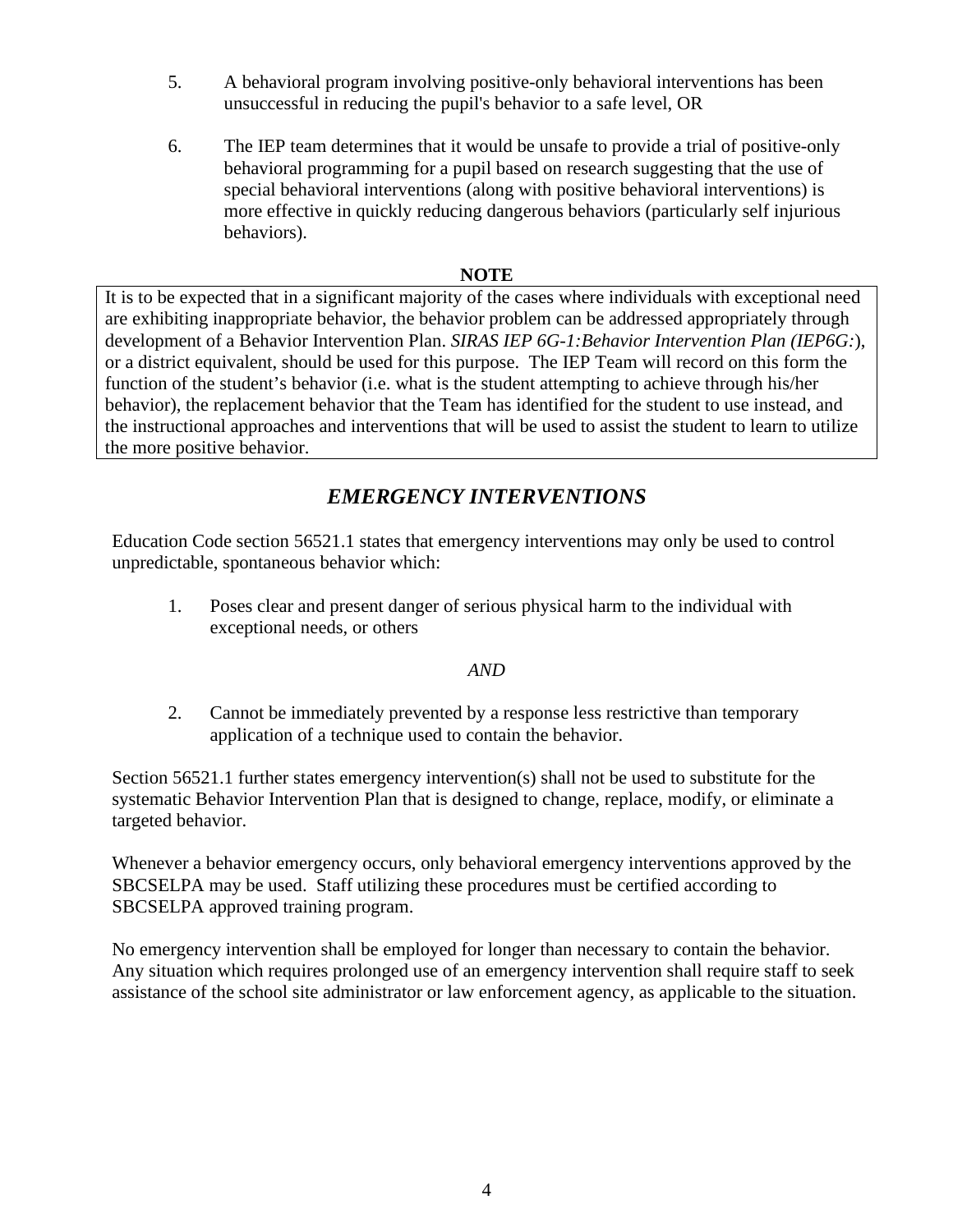Emergency interventions MAY NOT include:

- 1. Locked seclusion unless it is in a facility otherwise licensed or permitted by state law to use a locked room.
- 2. Restrictive interventions which employ a device, material or objects that simultaneously immobilize all four extremities, except techniques such as prone containment may be used by staff trained in those procedures as a limited emergency intervention.
- 3. An amount of force that exceeds that which is reasonable and necessary under the circumstances.

## *PROHIBITED BEHAVIORAL INTERVENTIONS*

The legislation states that a local educational agency or nonpublic, nonsectarian school or agency serving individuals with exceptional needs shall not authorize, order, consent to, or pay for the following interventions, or any other interventions similar to or like the following:

- 1. Any intervention that is designed to, or likely to, cause physical pain, including, but not limited to electric shock.
- 2. An intervention that involves the release of noxious, toxic or otherwise unpleasant sprays, mists, or substances in proximity to the individual's face.
- 3. Any intervention which denies adequate sleep, food, water, shelter, bedding, physical comfort, or access to bathroom facilities.
- 4. Any intervention which is designed to subject, or likely to subject, the individual to verbal abuse, ridicule or humiliation, or which can be expected to cause excessive emotional trauma.
- 5. Restrictive interventions which employ a device, or material or objects that simultaneously immobilize all four extremities, including the procedure known as prone containment. Techniques such as prone containment or similar techniques may only be used by trained personnel in those procedures as a limited emergency intervention.
- 6. Locked seclusion, unless it is a facility otherwise licensed by state law to use a locked room.
- 7. Any intervention that precludes adequate supervision of the individual.
- 8. Any intervention which deprives the individual of one or more of his or her senses.
- 9. Any intervention that is not evidence based or scientifically sound.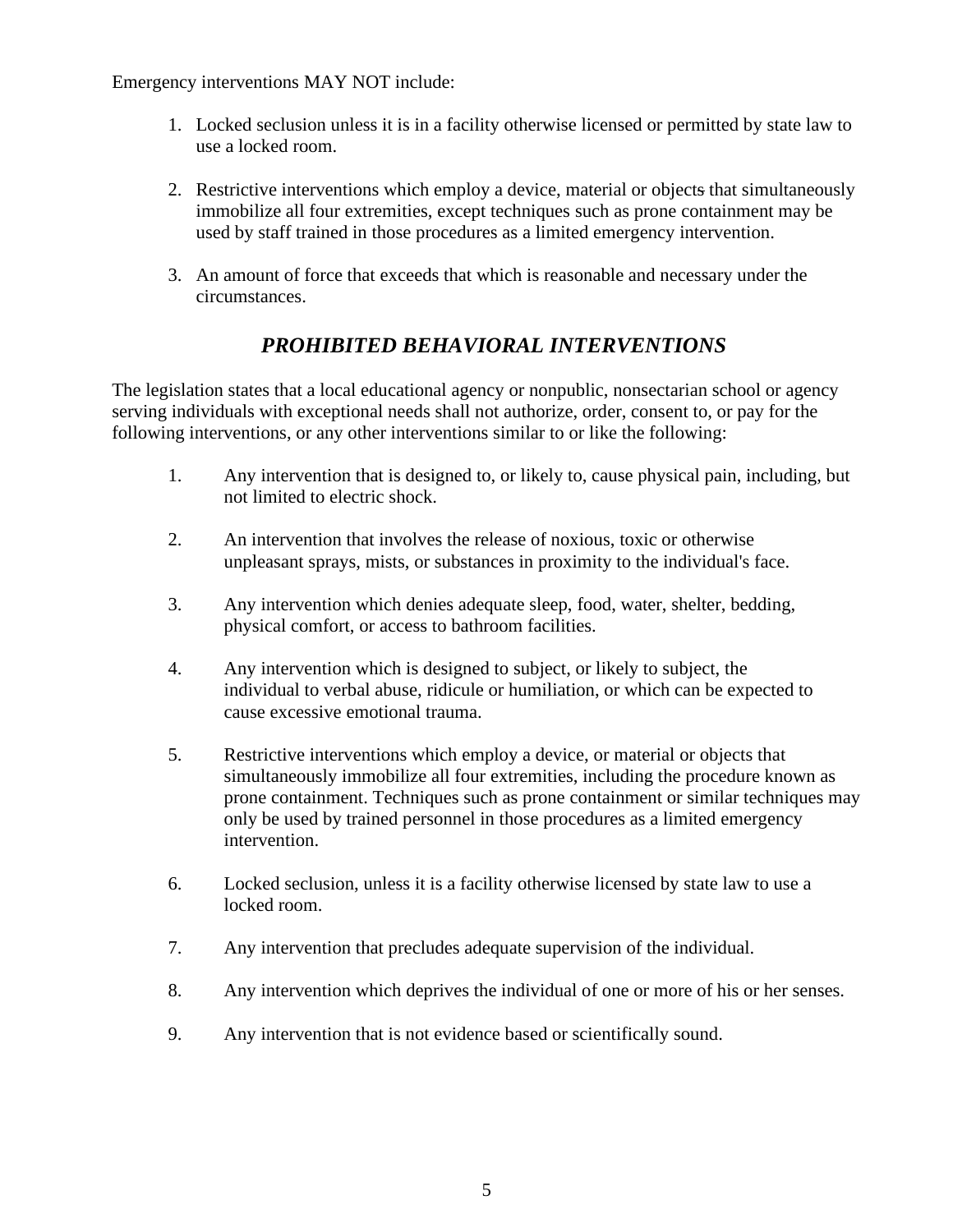## **APPROVED BEHAVIORAL EMERGENCY PROCEDURES For Students and Staff Care, Welfare, Safety and Security**

A behavior emergency is the demonstration of a serious behavior problem which has not previously been observed and for which a Behavior Intervention Plan (BIP) has not been developed; or for which a previously designed behavior intervention is not effective or deescalation procedures have not been effective.

- 1. Applies to unpredictable and spontaneous behavior. Aggressive behavior which is part of a student's regular pattern of behavior must be addressed in a BIP.
- 2. Applies ONLY if less restrictive techniques are not successful e.g., if a student is throwing chairs, tables, and you are able to leave him/her alone and she/he calms down.

Only emergency procedures that have been approved by the SBCSELPA may be used. Only staff who have been trained in utilizing these procedures may implement them. Correct use of these procedures is taught in trainings offered by the SBCSELPA several times annually.

SBCSELPA approved behavior emergency procedures include the following:

- 1. Children's control position
- 2. Team control technique

SBCSELPA utilizes CPI: Nonviolent Crisis Prevention and Intervention certification for emergency procedures. Staff must renew certification every two years.

Key points to remember about emergency interventions:

- 1. Emergency procedures should protect the safety and personal dignity of all parties.
- 2. Emergency procedures should be applied only when safety requires them and may not be used in lieu of a systematic positive BIP.
- 3. Emergency procedures should only be applied at the last resort, when all other less restrictive interventions have been exhausted.

## **BEHAVIORAL EMERGENCY REPORT**

To prevent emergency interventions from being used in lieu of planned, systematic behavioral interventions, the parents and residential care provider, if appropriate, shall be notified within one school day whenever an emergency intervention is used or serious property damage occurs.

A Behavioral Emergency Report (BER) shall immediately be completed and maintained in the individual's file. The report shall contain all of the following:

- 1. The name and age of the student
- 2. The setting, time, and location of the incident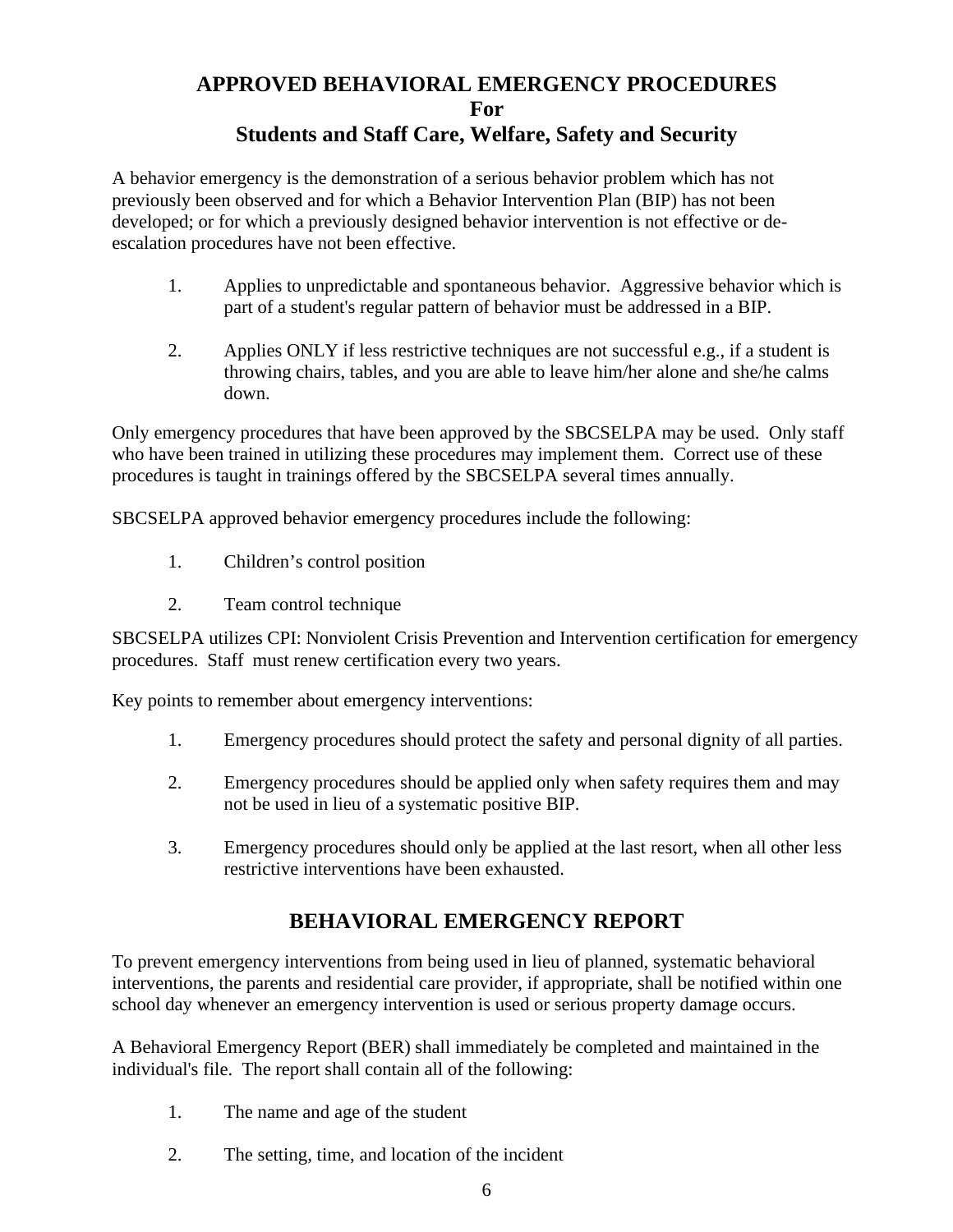- 3. The name of staff and other persons involved
- 4. A description of the incident and the emergency intervention used
- 5. Whether the individual is currently engaged in any systematic Behavior Intervention Plan (BIP)
- 6. Details of any injuries sustained by the individual or others, including staff, as a result of the incident

All BERs shall immediately be forwarded to, and reviewed by, a designated responsible administrator. Anytime a BER is written regarding an individual who does not have a BIP, the designated responsible administrator shall, within two days schedule an IEP meeting to review the emergency report, to determine the necessity for a Functional Behavioral Assessment (FBA), and to determine the necessity for an interim BIP. The IEP team shall document the reasons for not conducting the FBA and/or not developing an interim plan.

If a BER is written regarding an individual with exceptional needs who has a BIP, an incident involving a previously unseen serious behavior problem, or where a previously designed intervention is ineffective, shall be referred to the IEP team to review and determine if the incident constitutes a need to modify the BIP.

## **FUNCTIONAL BEHAVIORAL ASSESSMENT**

When the use of special behavioral interventions is considered for a pupil with a continuous serious behavior problem, a proposed assessment plan will be developed by the Case Manager which describes the components to be included in the Functional Behavioral Assessment of the pupil's behavior *PWN and Assessment Plan (NC 3)*. A Functional Behavioral Assessment (FBA) is an analytical process based on observations, review of records, interviews, and data analysis to determine the function the behavior serves for the student, how that function can be met more appropriately and how the environment can be altered to better support general positive behaviors*,*  and functionally equivalent replacement behaviors. The FBA will include data from direct observation, interviews with significant others, environmental analysis and review of available data. Prior to conducting the assessment, parent notice and consent shall be given and obtained. The FBA must be conducted by, or under the supervision of a person who has documented training in behavioral analysis with an emphasis on positive behavioral interventions.

Where a student does not have a Behavior Intervention Plan (BIP) in place following a Behavioral Emergency Report (BER), school districts are required to schedule IEP meeting within two school days. The IEP team must review the BER to determine the necessity for a FBA and an interim plan, pending development of a BIP, if needed.

The FBA procedures shall include all of the following:

- 1. Systematic observation of the occurrence of the targeted behavior for an accurate definition and description of the frequency, duration, and intensity;
- 2. Systematic observation of the immediate antecedent events associated with each instance of the display of the targeted inappropriate behavior;
- 3. Systematic observation and analysis of the consequences following the display of the behavior to determine the function the behavior serves for the individual, i.e., to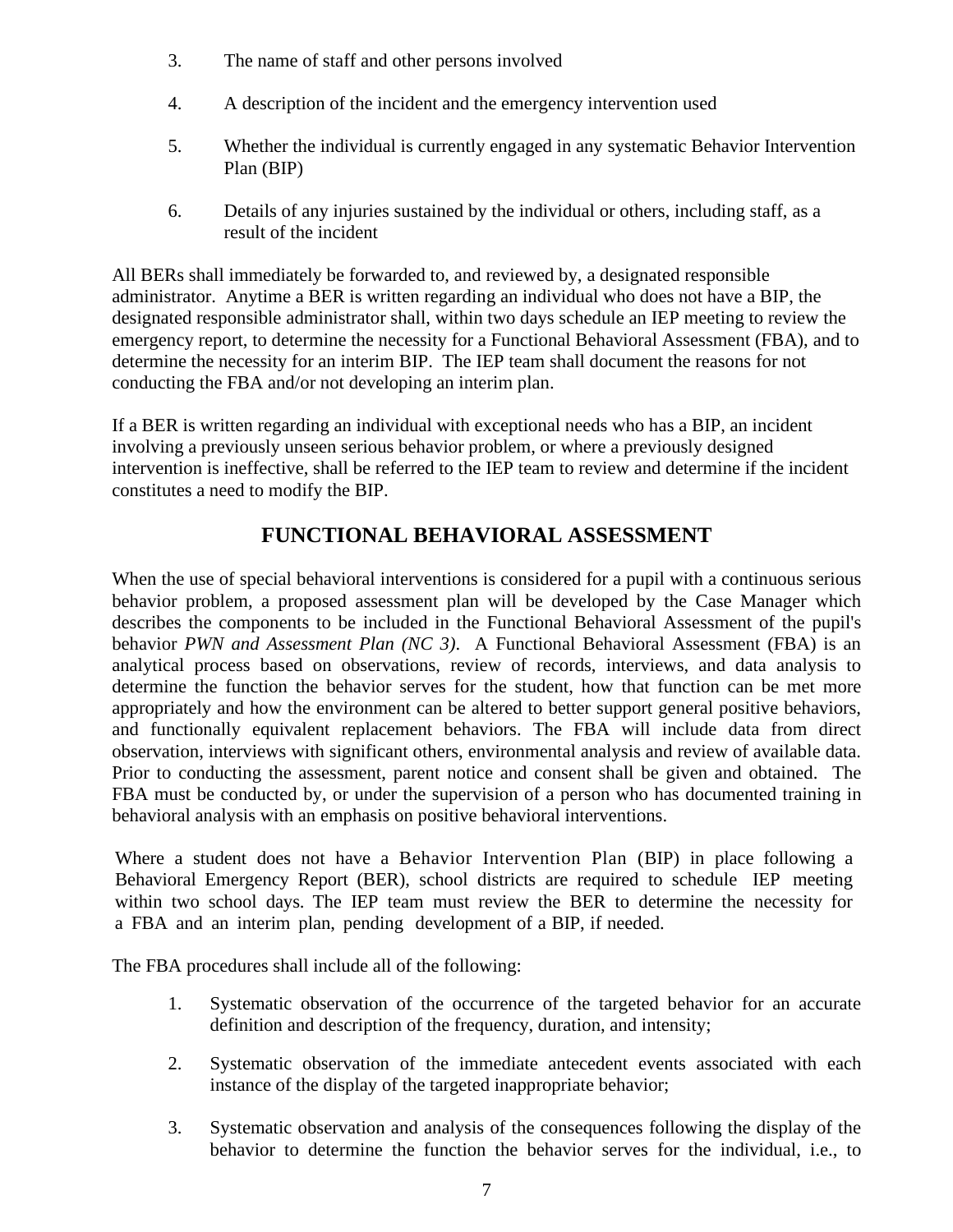identify the specific environmental or physiological outcomes produced by the behavior. The communicative intent of the behavior is identified in terms of what the individual is either requesting or protesting through the display of the behavior;

- 4. Ecological analysis of the settings in which the behavior occurs most frequently. Factors to consider should include the physical setting, the social setting, the activities and the nature of instruction, scheduling, the quality of communication between the individual and staff and other students; the degree of independence, the degree of participation, the amount and quality of social interaction, the degree of choice, and the variety of activities;
- 5. Review of records for health and medical factors which may influence behaviors (e.g. medication levels, sleep cycles, health, diet); and
- 6. Review of the history of the behavior to include the effectiveness of previously used behavioral interventions.

Following the assessment, a *Functional Behavior Assessment Report* (SELPA42) shall be prepared and a copy shall be provided to the parent. The report shall include all of the following components:

- 1. Identifying student information;
- 2. A description of the nature and severity of the targeted behavior(s) in clear, measurable, and observable terms;
- 3. A description of the targeted behavior(s) frequency, intensity, and/or duration that includes baseline data and an analysis of the antecedents and consequences that maintain the targeted behavior, and a functional analysis of the behavior across all appropriate settings in which it occurs;
- 4. Determination and rationale of whether the behavior is impeding the learning of the student or peers;
- 5. A review of Tier II Strategies or other positive behavioral interventions and strategies. If strategies have been utilized, then include the results of the interventions and/or strategies;
- 6. A review of environmental factors, including reported and observed predictors and what supports the student's use of these behaviors; and
- 7. Hypothesis of the function of the behavior based on data collection and a description of the suggested functionally equivalent replacement behaviors.
- 8. Recommended behavior interventions and teaching strategies.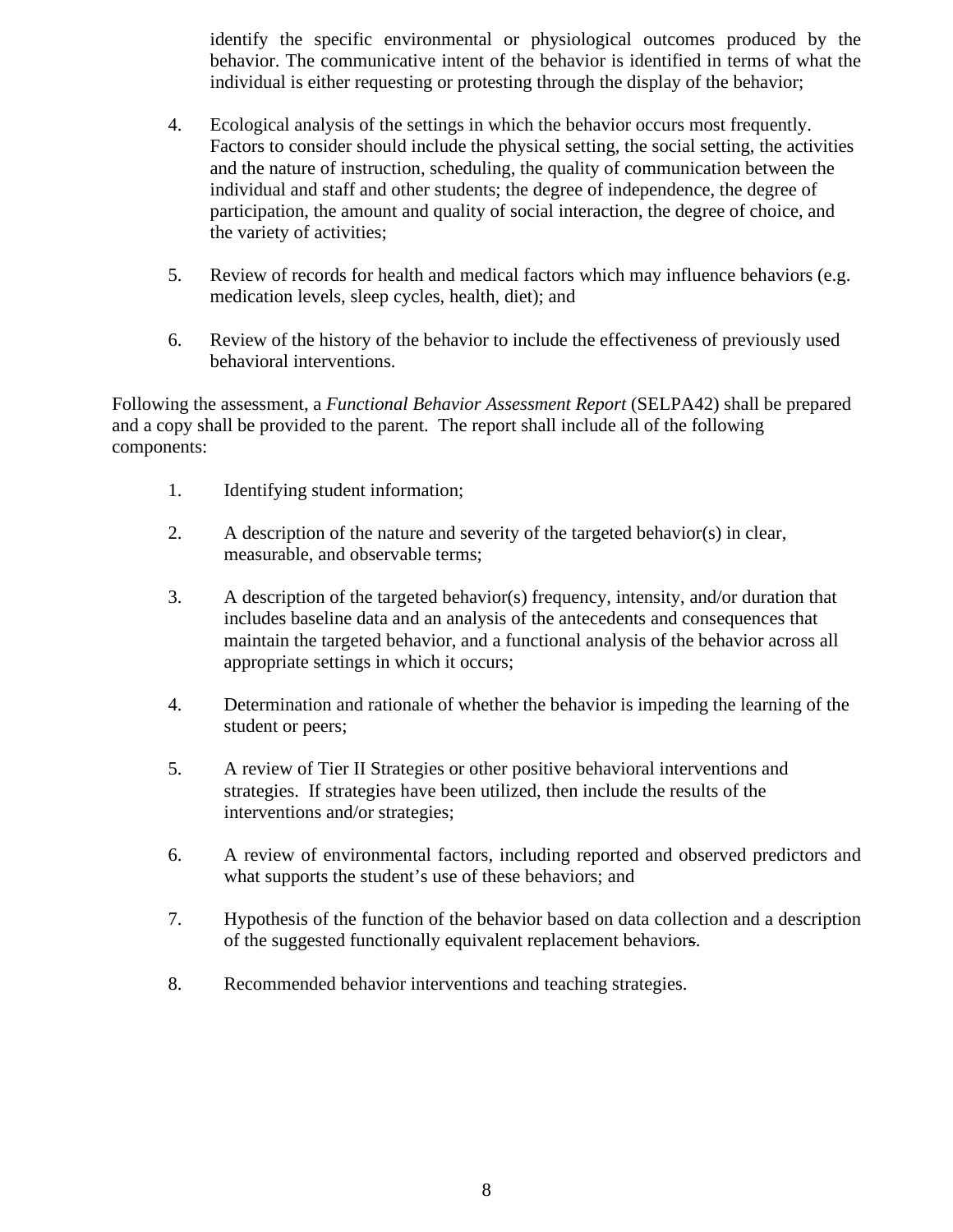## **IEP MEETING FOLLOWING THE FUNCTIONAL BEHAVIORAL ASSESSMENT**

Upon completion of the Functional Behavioral Assessment (FBA), an IEP team meeting shall be held to review results and, if necessary, to develop the Behavior Intervention Plan (BIP). The IEP team shall review the Functional Behavior Assessment Report (Form SELPA42) and determine whether or not special behavioral interventions are needed to reduce the target behavior(s).

The BIP is a written document which is developed whenever an individual exhibits a serious behavioral problem that significantly interferes with implementation of the goals and objectives of

the individual's IEP. When it is determined that special behavioral interventions are needed, the BIP will be developed based on the FBA which emphasized the use of positive behavioral interventions and describes a hierarchy of interventions.

When special behavioral interventions are included as part of the BIP, they will be used in consideration of the pupil's physical freedom, social interaction, and individual choice. Further, special behavioral interventions will be administered in a manner which respects the pupil's human dignity and personal privacy.

BIPs shall only be implemented by, or be under the supervision of, staff with documented training in behavior analysis, including the use of positive behavioral interventions.

## **BEHAVIOR INTERVENTION PLAN**

- The *Behavior Intervention Plan (IEP 6G-1, 6G)* shall become part of the IEP. A copy of the plan shall be provided to the person or agency responsible for implementation in noneducational settings. The plan shall include the following components:
	- 1. A summary of relevant and determinative information gathered from a Functional Behavioral Assessment;
	- 2. An objective and measurable description of the targeted maladaptive behavior(s) and replacement positive behavior(s);
	- 3. The individual's goals and objectives specific to the Behavior Intervention Plan for the target and replacement behavior(s);
	- 4. A detailed description of the behavioral interventions to be used and the circumstances for their use;
	- 5. Specific schedules for recording the frequency of the use of the interventions and the frequency of the targeted and replacement behaviors; including specific criteria for discontinuing the use of the intervention for lack of effectiveness or replacing it with an identified and specific alternative;
	- 6. Criteria for referral back to the IEP team when designated special behavioral interventions appear ineffective;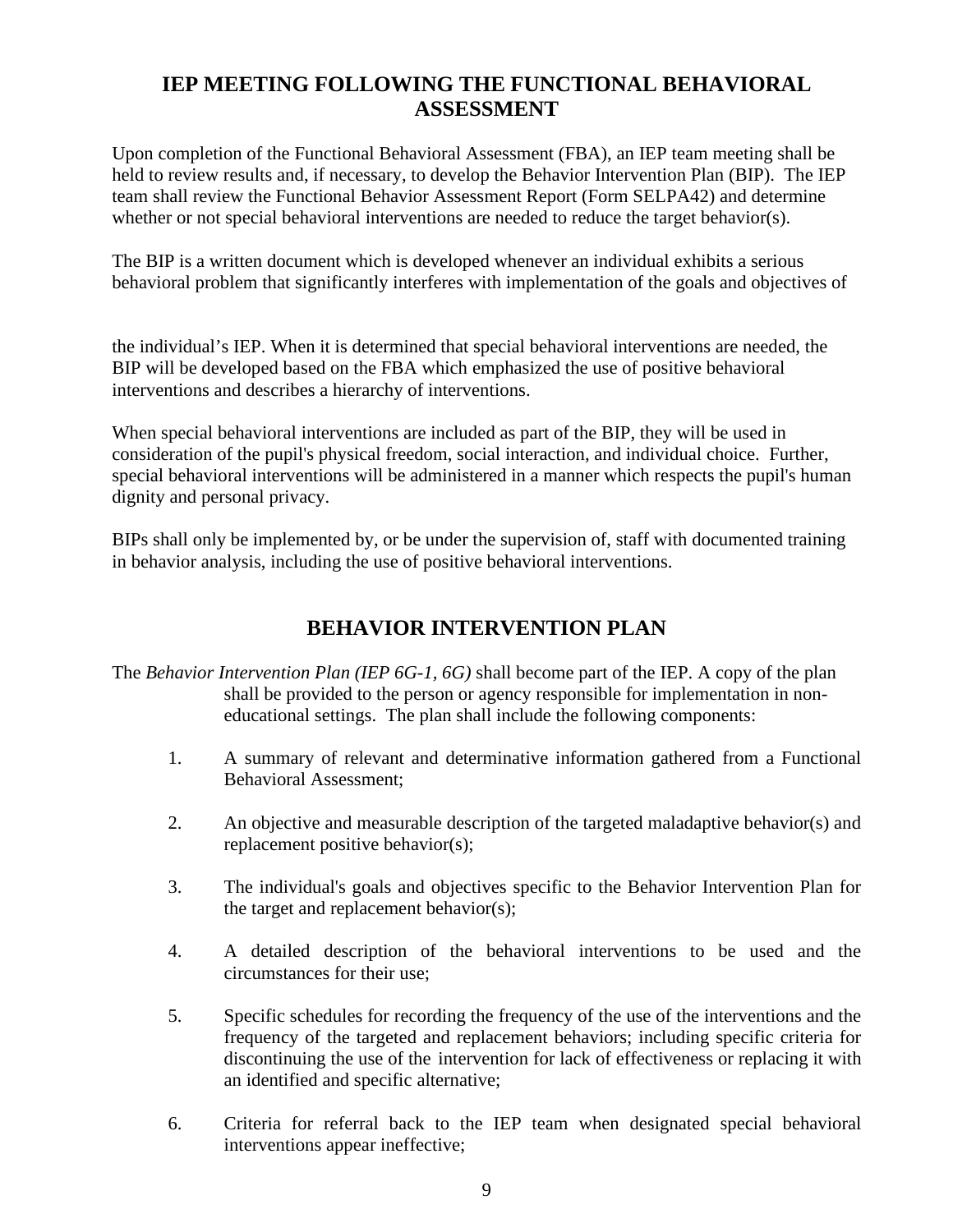- 7. Criteria by which the use of special behavioral interventions will be reduced and/or less intensive/frequent special behavioral interventions will be used;
- 8. A description of the extent to which special behavioral interventions will be used across settings in which the IEP is being implemented (playgrounds, integrated classroom settings, work sites, etc.) and (to the extent known) a description of the use of special behavioral interventions in settings for which the LEA does not have responsibility (home, residential facility, etc);
- 9. Specific dates for periodic review by the IEP team of the "efficacy" of the Behavior Intervention Plan; and
- 10. The frequency of consultation to be provided by School Psychologist, BCBA, and/or Mental Health Specialist to staff and parents responsible for implementing the plans.

Positive programming to include in a Behavior Intervention Plan may include the following:

- 1. Altering the identified antecedent event to prevent the occurrence of the behavior;
- 2. Teaching the individual alternative behaviors that produce the same consequences as the inappropriate behavior;
- 3. Teaching the individual adaptive behaviors which ameliorate negative conditions that promote the display of inappropriate behaviors;
- 4. Manipulating the consequences for the display of targeted inappropriate behavior and alternative, acceptable behaviors, so that it is the alternative behaviors that more effectively produce the desired outcomes.
- 5. Teaching the individual underlying skills to ameliorate existing skill deficits and reducing the display of inappropriate behavior.

When the targeted behavior(s) occur(s), acceptable responses shall include but are not limited to one or more of the following:

- 1. The behavior is ignored, but not the individuals;
- 2. The individual is verbally, or verbally and physically, redirected to an activity;
- 3. The individual is provided with feedback;
- 4. The message of the behavior is acknowledged; and
- 5. A brief, physical prompt is provided to interrupt or prevent aggression, self-abuse, or property destruction.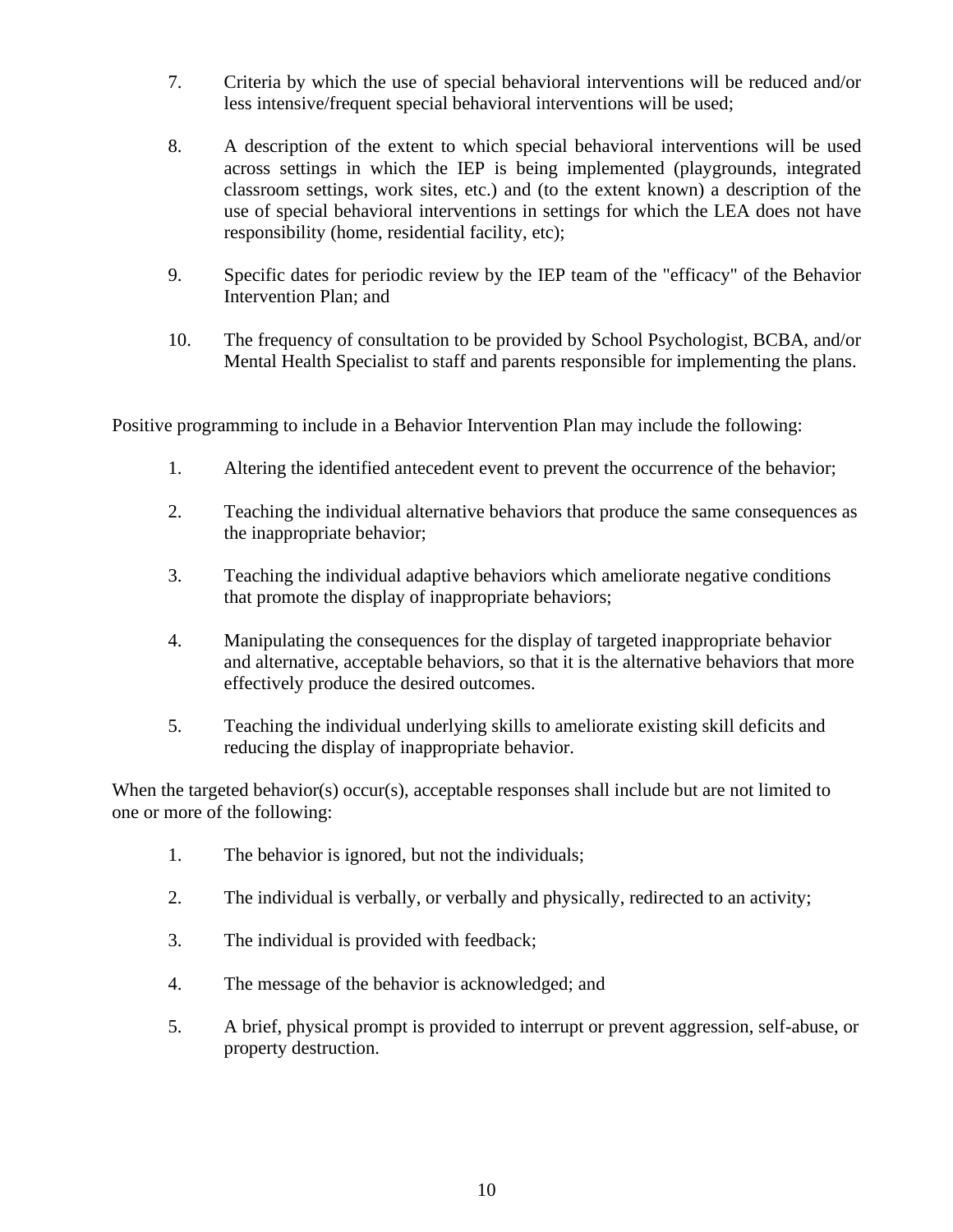## **BEHAVIORAL INTERVENTION REVIEW**

Program effectiveness will be reviewed by the teacher, school psychologist, parent or care provider, and others as appropriate at scheduled intervals determined by the IEP team. This review may be conducted in meetings, by telephone conference, or by other means, as agreed upon by the IEP team.

The review shall include:

- 1. A review of the Behavior Intervention Plan (BIP) effectiveness including effect on the target behavior(s) and the replacement behavior(s).
- 2. Recommendations for continuing, discontinuing or modifying the BIP, or
- 3. Recommendation for additional Functional Behavior Assessment with possible modification to the BIP*.*

Each modification or change shall be addressed in the BIP provided that the parent, or parent representative, is notified of the need and is able to review the existing program evaluation data prior to implementing the modification or change. Parents shall be informed of their right to question any modification to the plan through the IEP process.

### **FUNCTIONAL BEHAVIOR ASSESSMENT AND BEHAVIOR INTERVENTION PLAN CERTIFICATE OF PARTICIPATION**

To promote the systematic use of Behavioral and Emergency Interventions, trainings shall be made available for staff who are writing Functional Behavior Assessments and Behavior Intervention Plans, including teachers, school psychologists, related service providers, and instructional assistants.

To receive a Functional Behavior Assessment and Behavior Intervention Plan Certificate of Participation these individuals must be trained in applied behavior analysis with an emphasis on positive behavioral interventions.

#### **Competencies**:

- Knowledge of theory and practice of behavior analysis including positive behavioral interventions.
- Knowledge of unique characteristics of individuals with severe behavior problems.
- Consultation skills.
- Knowledge of principles of behavioral intervention planning.
- Ability to coordinate and assist in conducting Functional Behavioral Assessments and development of Behavioral Intervention Plans and written reports.
- In-depth knowledge and application of behavioral interventions.
- Ability to conduct ongoing evaluation of behavioral interventions.
- Knowledge of Santa Barbara County SELPA approved emergency intervention procedures.
- Knowledge of regulations and procedures in Santa Barbara County SELPA for implementing positive behavioral interventions.

### **Methods:**

Training will be developed or authorized by Santa Barbara County SELPA**.**